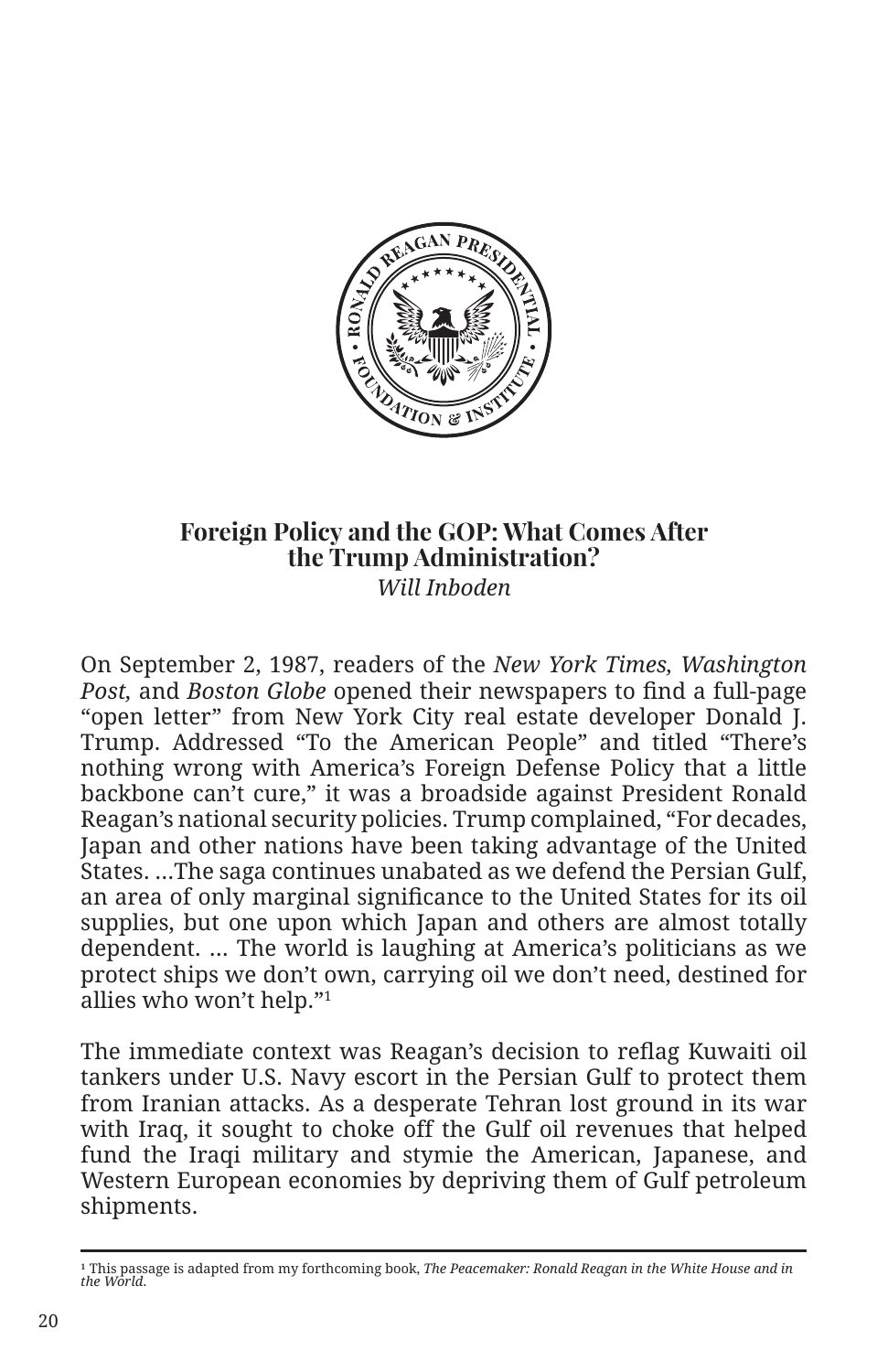The larger context of the Trump lament reflected a fundamental difference with Reagan over the role of allies, trade, and America's role in the world. It shows that such competing visions of conservative foreign policy have been contested not just over the past four years but over the past 40 years. Indeed, the issue goes even further back to the dawn of the Cold War, when debates over Republican, and American, foreign policy featured internationalists such as President Dwight Eisenhower and Senator Arthur Vandenberg contending against the isolationism (nowadays known as "restraint") proffered by the likes of Senator Robert Taft Jr. In the 1970s, the Richard Nixon/ Henry Kissinger/Gerald Ford wing of the GOP squared off against the Reagan insurgency over foundational issues such as détente, realpolitik, human rights, and a great-power contest against a Communist superpower, the Soviet Union.

The particulars of today's debates may have changed, but the themes and fault lines remain the same. Should the United States lead the free world and maintain a forward presence against adversaries or restrain itself to the hemispheric repose offered by two oceans? Are allies a net benefit or liability? Is free trade good or bad for America? Should the United States promote human rights and democracy in authoritarian countries, whether friend or foe? Does the United States spend too much or too little on defense? Should the United States seek to coexist with, compete with, or defeat a Communist great-power rival?

These questions arise amid major transitions in American foreign policy. Such shifts result from either major geopolitical shifts or domestic political realignments—and sometimes both in tandem. The combination of the return of great-power competition externally and the new populism within the GOP and new progressivism among Democrats internally recalls previous eras such as the 1890s, 1930s, 1950s, and 1970s. None of these decades are perfectly analogous with the present moment, but each is suggestive of the challenges and possibilities facing the United States—and conservative internationalism—today. The 1930s and early 1950s witnessed crests of isolationism; the 1930s and 1970s saw bouts of American decline and eroded geopolitical standing; the 1890s and 1930s brought domestic political realignments amid emerging great-power competitions; while the 1950s and 1970s heralded shifts in domestic politics amid Soviet bloc advances.

We should not let President Trump's outsized personality distort a clear reading of his influence on GOP foreign policy. Recent polling by the Chicago Council on Global Affairs shows that the foreign policy beliefs of Republican voters changed little during the Trump years. In sum, before Trump, during Trump, and after Trump, most GOP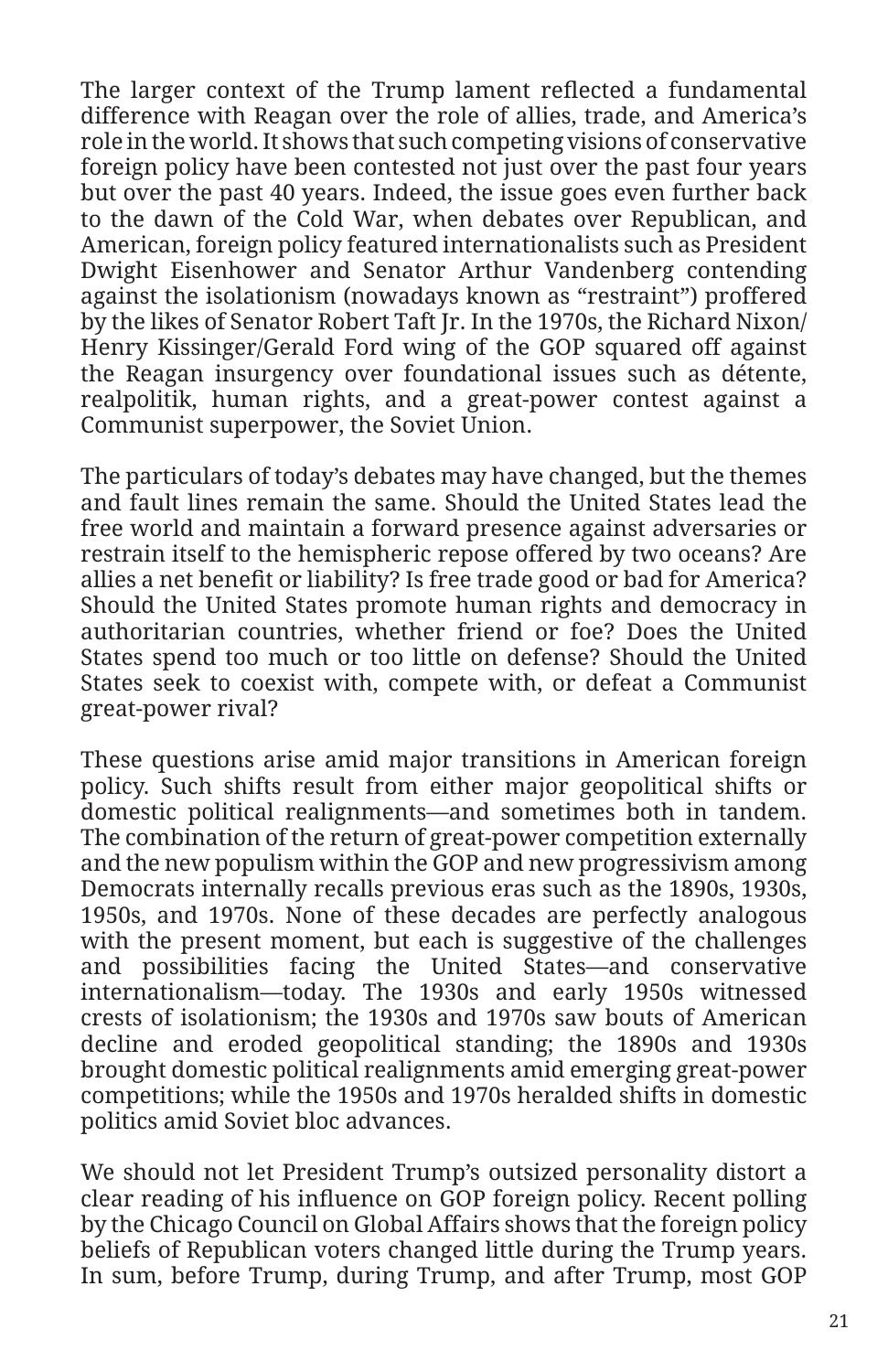voters remained generally internationalist, generally hawkish, and generally supportive of alliances and free trade. Similarly, there was and is a sizable minority of the Republican electorate holding more isolationist and protectionist convictions. The Reagan Institute's recent National Defense Survey reported similar findings.**2** In short, when it comes to foreign policy, President Trump serves more as a totem for a particular segment of the GOP than as a reshaper of GOP public opinion. The GOP electorate remains in play, and the internationalist wing still retains the largest segment of the base's support.

## **President Trump, the Trump Administration, and the Future of Conservative Foreign Policy**

In any presidency there will be policy differences between the president and his top officials, differences among the top officials themselves, differences in the policies pursued at the beginning of the presidential term and those at its end, and even differences in the president's own mind as he wrestles with what to do. The Trump administration was no exception. If anything, the policy differences between President Trump and many of the appointees in his presidency were even more pronounced than other administrations. This further complicates any generalizations about "Trump administration foreign policy."

This analysis should be read in light of these distinctions, as it tries to evaluate the main features of Trump administration foreign and defense policies with both eyes on the future. It is illustrative rather than comprehensive. It aims foremost to provoke further discussion on the future of conservative foreign policy in the aftermath of the Trump era—whenever that "aftermath" will come to be.

The most consequential strategic innovation wrought by the Trump administration came in its recognition that a great-power competition is the primary strategic challenge facing the United States. This strategic paradigm should be preserved. The Trump administration, particularly former National Security Advisor H. R. McMaster and his team, deserves credit for stating this plainly and beginning to develop a strategy to address it. Even the Biden administration seems to have embraced this framework, a notable bipartisan validation (or at least a welcome nod to reality).

The main great-power peer competitor is, of course, China. The Trump administration should be lauded for both accelerating and

**<sup>2</sup>** See https://www.politico.com/news/magazine/2021/05/27/trump-gop-foreign-policy-polling-490768 and https:// www.reaganfoundation.org/reagan-institute/centers/peace-through-strength/reagan-institute-national-defense-survey/.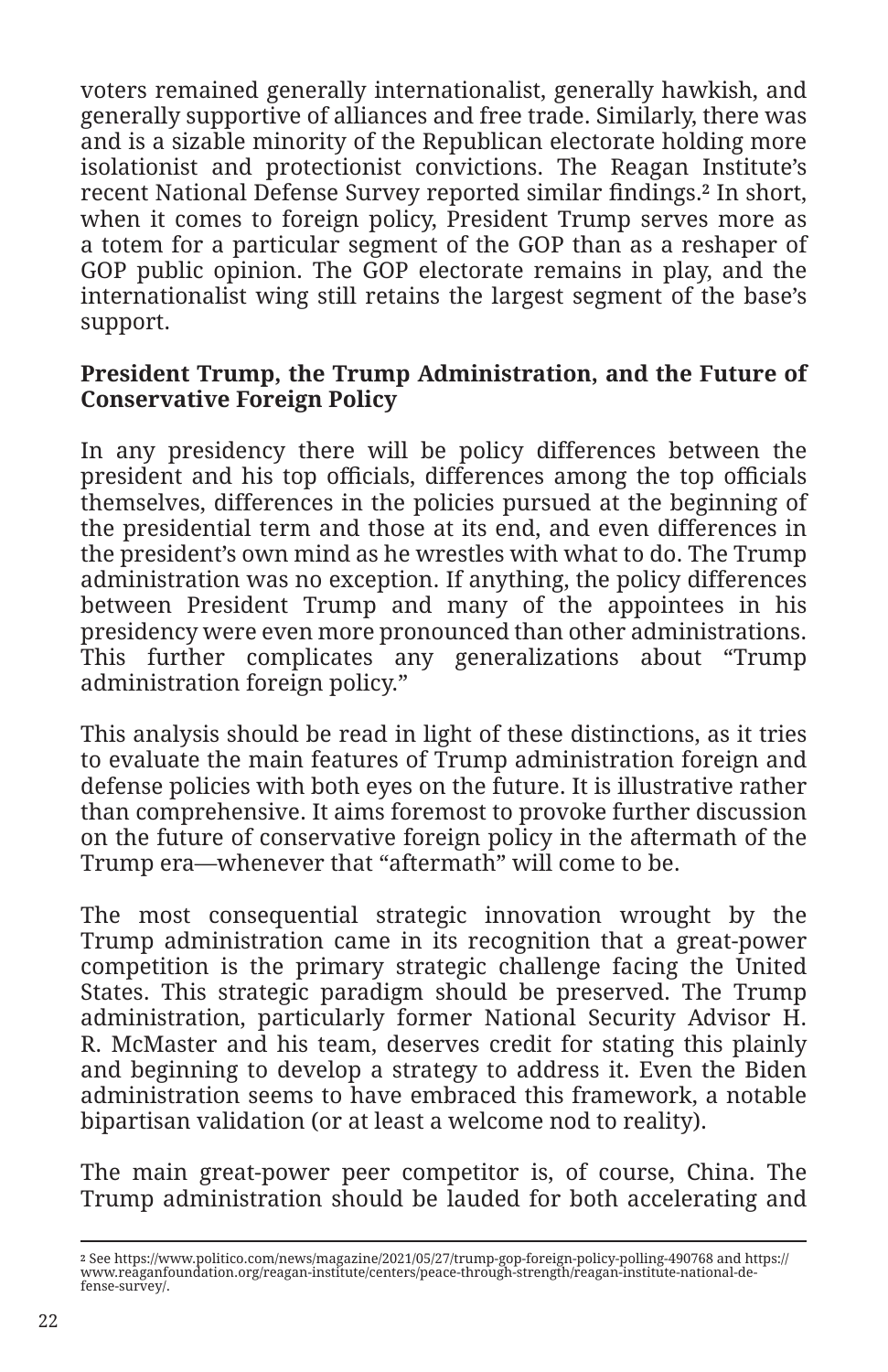cementing the strategic consensus that the Chinese Communist Party (CCP) is our main adversary and for beginning to reallocate resources and policies to address it. The CCP will almost certainly be the defining strategic threat for the next generation.

Within this framework, there are many unanswered questions and subsidiary policy challenges that a conservative foreign policy must address. First, what is the place of Russia in this great-power competition paradigm? Is it a threat of the same magnitude as China, a mere regional nuisance, or even a potential balancing partner against China? [For purposes of debate, this author inclines to a hawkish view that Russia—with its combination of nuclear arsenal, disinformation, and cyber assaults; aggression in its near abroad and in Syria; and malign intentions—poses a significant great-power threat to the United States.]

Second, what is our strategic goal toward China, and what means are we willing to employ to that end? On the former, is it to curtail China's aggressive external behavior, balance its regional hegemony, build an equitable trade relationship, or end the CCP's monopoly on power altogether? Numerous Asia experts and strategists in the Trump administration took up these questions and worked to answer them. These efforts, individual and collective, generated helpful insights and some effective policy lines but have not yet resulted in a consensus conservative strategy toward China. [Again, the author will tip his hand in favor of a near-term goal of curtailing China's aggressive behavior and an ultimate strategic goal of ending the CCP's monopoly on power.]

Third, what is the role of the broader Middle East, including Afghanistan, in the great-power competition with China? Is the region a tertiary distraction of "endless wars," draining resources and attention from the main event in the Indo-Pacific? Or is the Middle East an important theater in a global contest, home to vast energy reserves and shipping chokepoints critical to Asia and beyond, as well as a region important in its own right for reasons including Israel, terrorism, and proliferation of weapons of mass destruction?

## **The Tools of Statecraft**

One measure of an administration's foreign policy is its use of the tools of statecraft and the condition in which it leaves those instruments to its successor. In this respect, a signature Trump achievement that conservatives should continue is a restoration of national sovereignty, both as a building block of the international system and in particular as an American principle worth protecting. Sovereignty lies at the heart of self-government, accountable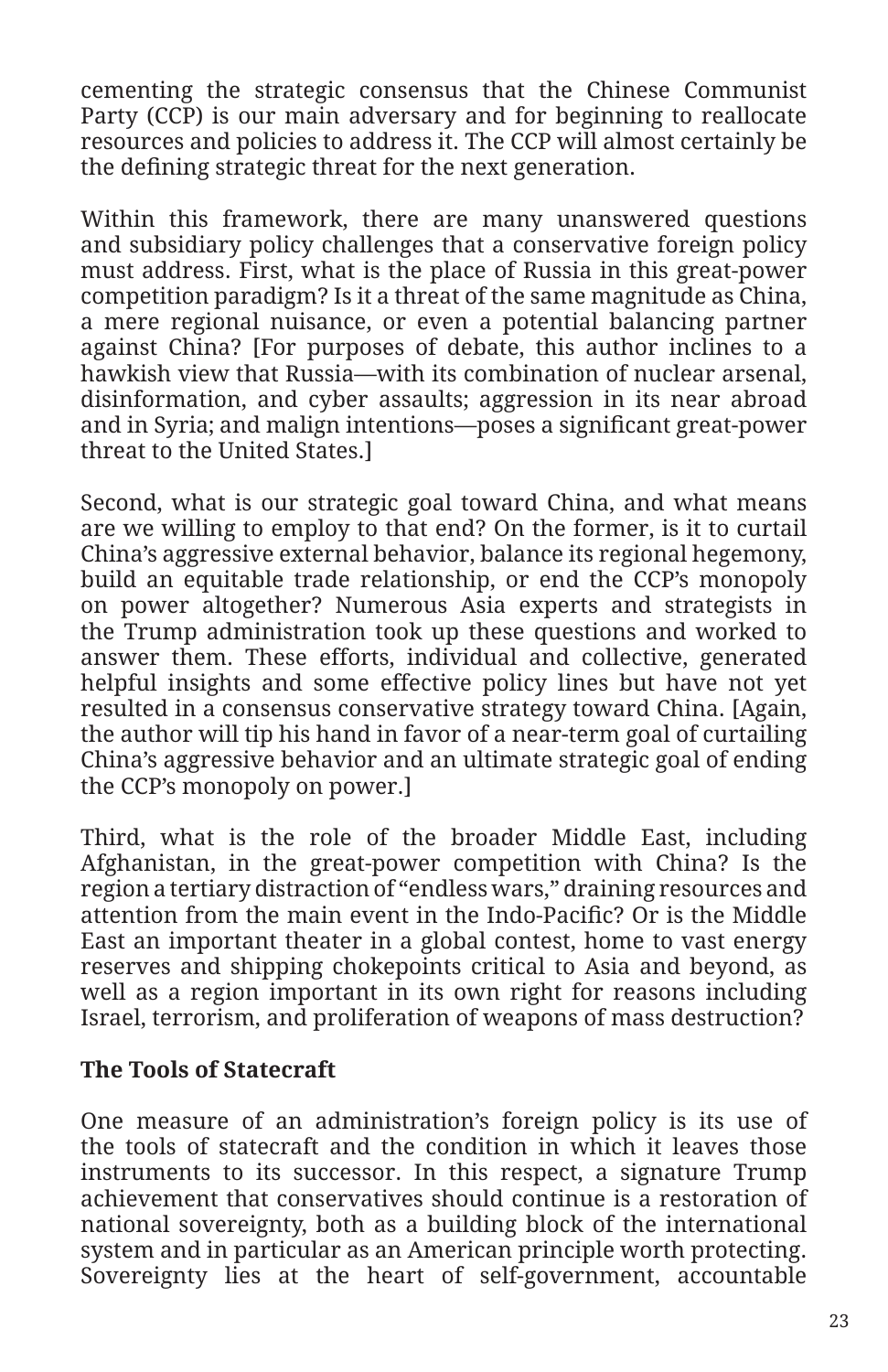behavior, and the nation-state as the basic unit of international politics. It clarifies and enables effective multilateral cooperation, participation in international organizations, enactment of treaty agreements, promotion of human rights and democracy, and other endeavors that skeptics of sovereignty sometimes distort.

Similarly, the Trump administration arrested the damaging defense budget cuts inflicted on the Pentagon by the Obama White House. While the Trump administration could have done more to restore defense spending to its needful levels—and done more to reposition the force for the competition with China—it nonetheless stopped the precipitous Pentagon decline that it had inherited.

In other areas the record is less salubrious. For example, President Trump held an impoverished view of American power that saw it merely in terms of industrial output and military strength. Both are essential; by themselves, they are also inadequate. Trump neglected other sources of American strength such as values, alliances, history, reliability, international leadership, and innovation. The net result weakened many of these tools and diminished American power and influence. In particular, America's alliances suffered under President Trump (with the notable exception of the U.S.–Israel relationship; even though Israel is not a formal treaty ally, Trump deserves credit for strengthening U.S.–Israel ties). Previous conservative presidents, Reagan foremost, appreciated what the United States' adversaries also know: America's alliances are a source of strength and asymmetric advantage. No other great power in the history of the world has enjoyed the alliance system that the United States has built and maintained for more than seven decades. Conservatives should not do any gratuitous favors for Beijing or Moscow by weakening our alliances.

However, the Trump administration did show creativity in wielding the economic arm of American power to great effect, particularly in its "maximum pressure" campaign toward Iran and its targeted sanctions and other tools of economic coercion against corporate entities of CCP state power such as Huawei. These innovations expanded the toolkit of non-kinetic coercive instruments and showed that some predictions of America's declining economic influence were exaggerated.

Another of President Trump's failures lay in a misalignment of force and diplomacy. Specifically, where President Trump extended diplomatic outreach, such as toward North Korea, he minimized or even abandoned the tools of coercion that could have strengthened that negotiating gambit. About the only good thing that can be said about Trump's North Korea policy is that it did not produce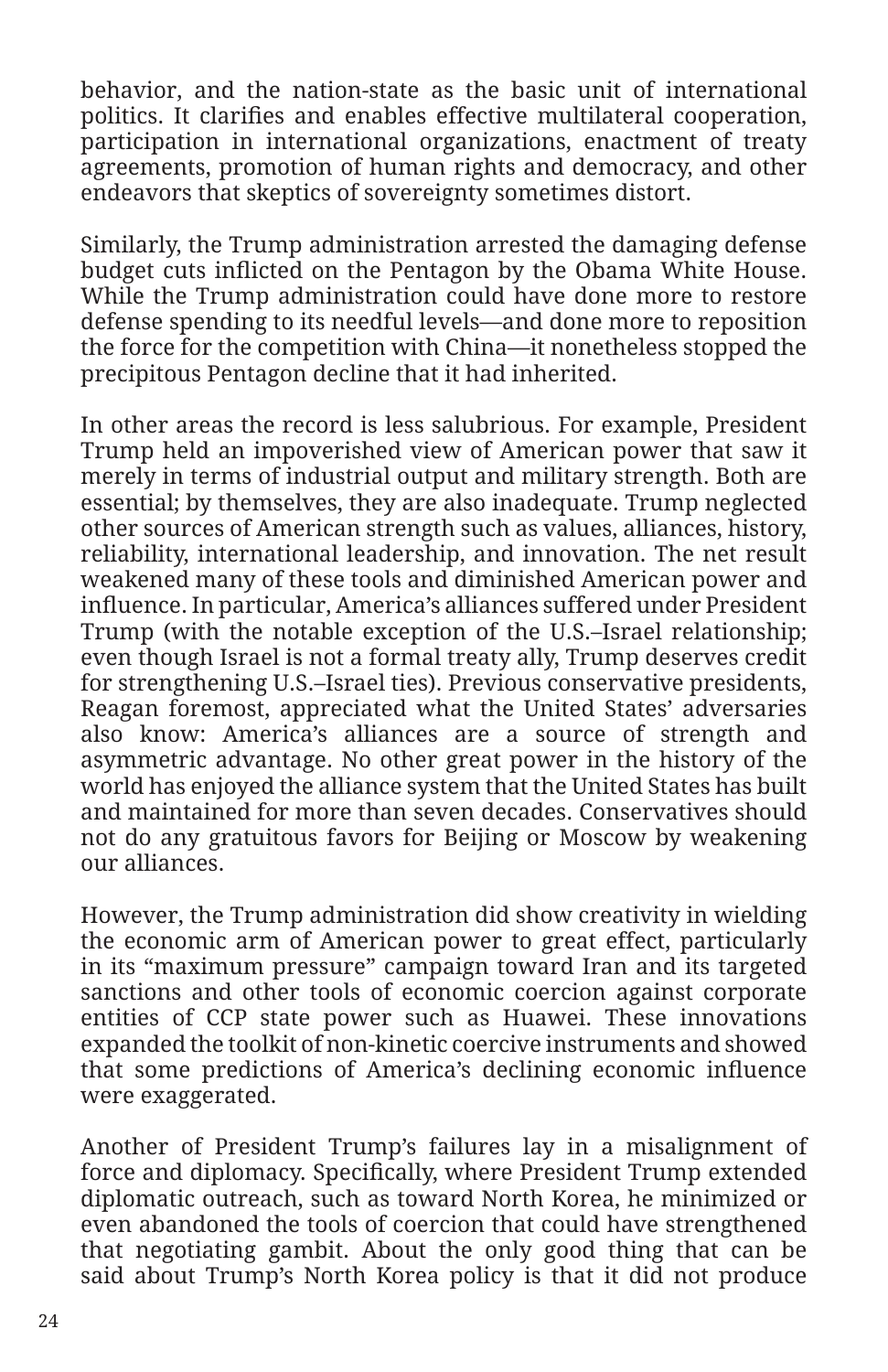worse results than the policies of other presidencies. Otherwise, it squandered U.S. leverage, sewed distrust with key allies such as Japan, helped solidify Kim Jong-Un's hold on power, and failed to curb North Korea's nuclear weapons and ballistic missiles program.

On the flip side, when President Trump employed coercive tools, as he did with Iran, he failed to marshal an effective diplomatic effort. Although Tehran was perhaps a hopeless endeavor, he could have at least brought our European allies back aboard a multilateral pressure coalition. Similar deficiencies beset his policies toward Afghanistan, Turkey, and Russia. He signaled to the Taliban that he planned to withdraw all U.S. forces no matter what—thus undercutting his negotiators, marginalizing the beleaguered Afghan government, and assuring the Taliban that they need not make, or honor, any concessions (a policy that President Biden has, unfortunately, continued). He failed to retaliate against Russia for its election interference and failed to restore deterrence for its other aggressive actions. His desperation to withdraw all U.S. forces from Iraq and Syria conceded a free hand to Turkey against the Kurds, strengthened Bashar al-Assad, and benefitted Iran.

Although President Trump did enjoy foreign policy successes—for example, in midwifing the Abraham Accords or in trade negotiations updating the U.S.–Mexico–Canada trade agreement—they usually came when he aligned coercive tools with diplomacy.

On human rights and democracy, the Trump record is uneven. His administration's prioritization of international religious freedom and transcendently grounded human rights should be applauded. The State Department's Commission on Unalienable Rights was a worthy effort to recenter human rights policy and was unfairly distorted and maligned by its media and NGO critics. The Trump administration also mounted an admirable, albeit unsuccessful, effort to bring freedom to Venezuela and was right to designate China's depredations against Uyghurs Muslims as genocide. In other areas, President Trump gave too much of a pass—at times even succor to dictators, whether foes such as Vladimir Putin, Kim Jong-Un, and Xi Jinping, or partners such as Mohammed bin Salman. Again, the record of our group's namesake shows that the United States is capable of pressing allies for democratic reform while preserving important economic and security cooperation. Recall the democratic transitions in the 1980s of South Korea, Taiwan, the Philippines, Chile, Argentina, El Salvador, and other anti-Communist partners. This is a legacy that conservative internationalists should reclaim.